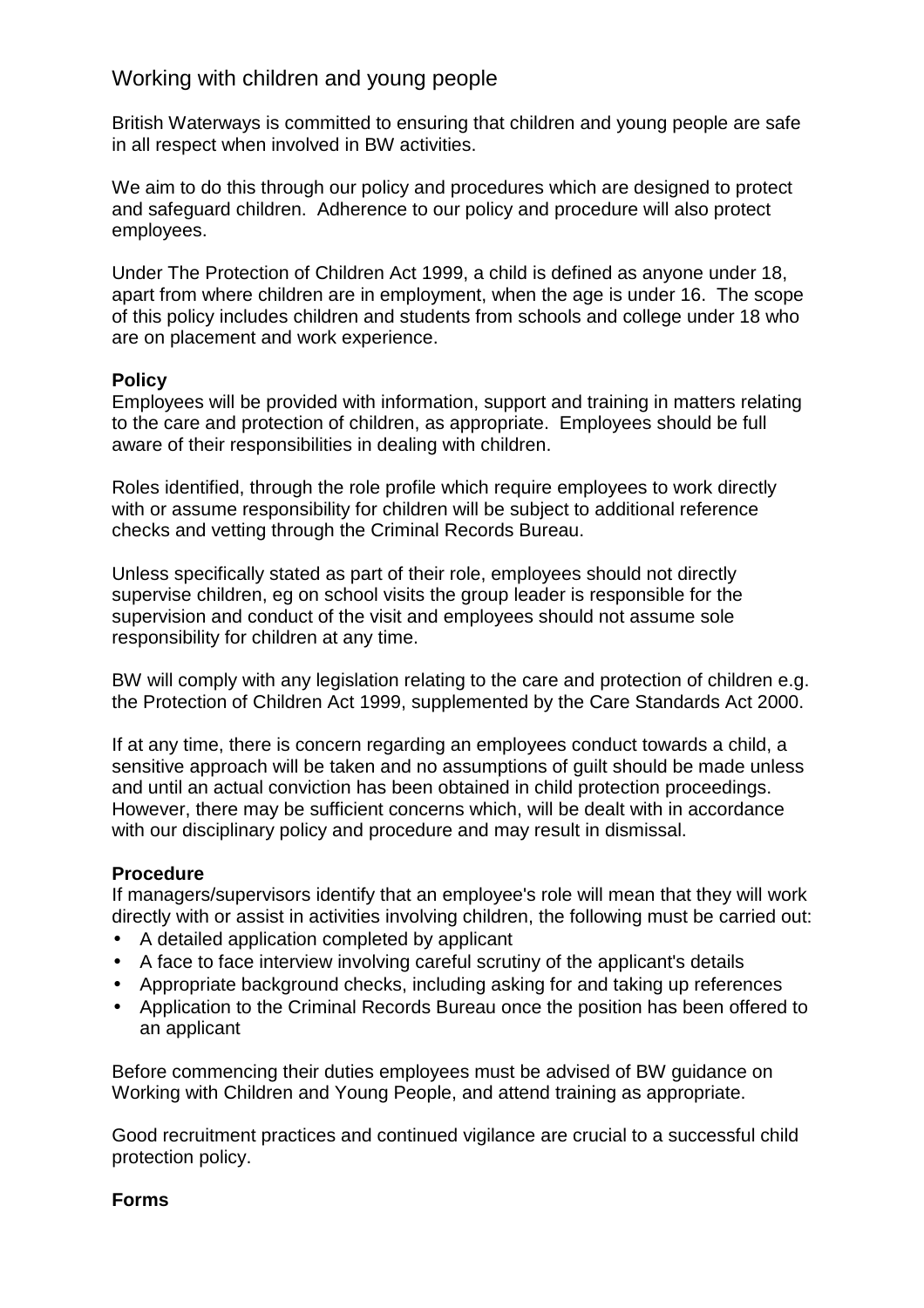- Managers who engage volunteers to work directly with or assist in activities involving children, must ensure that the volunteer has completed a specific volunteer information form and understand that references will be taken up which may involve police screening.
- The Manager is responsible for ensuring that the necessary checks are carried out and this at the very least should involve obtaining two references.
- Employees who are appointed from 1 May 1999 to a role which means that they are required to work directly with, or assume responsibility for children or young persons must complete the additional information form when invited for interview. This requirement should be identified through the role profile. By completing this form employees are giving their consent for checks in addition to usual recruitment procedures to be carried out eg. police screening. This will be administered by Personnel.

Safety, Working with children and young adults

## **Guidance notes for employees and volunteers who deal with children**

Children and young people are involved in many aspects of BW as visitors, volunteers and through education and community programmes. BW must show that all reasonable steps are taken to:

- Provide a welcoming secure and comfortable environment for the benefit and enjoyment of children and young people
- Keep them safe from harm while in the care of its people and volunteers
- Comply with relevant statutory requirements
- Support and protect the interests of people and volunteers who have contact with, or access to, children and young people
- Safeguard the reputation of BW.

The Children Act 1989 gives children, and young people with special needs up to the age of 18, certain rights, including to:

- Be listened to
- Talk about any worries they have
- Be protected if they are in danger or at risk of harm in any way.

For the purposes of this guidance the definitions of 'child' and 'young person' used in recent legislation are used:

- A Child is anyone under the minimum school leaving age (just before or just after their 16th birthday)
- A Young person is anyone under 18 years.

This guidance should also be taken into account when dealing with older vulnerable adults with special needs, such as people over 18 with learning or physical disabilities.

## **Activities and involvement with children and young people**

Activities and involvement that come within the scope of this document:

• Visits to BW property by young people, either unaccompanied or with families, schools or youth organisations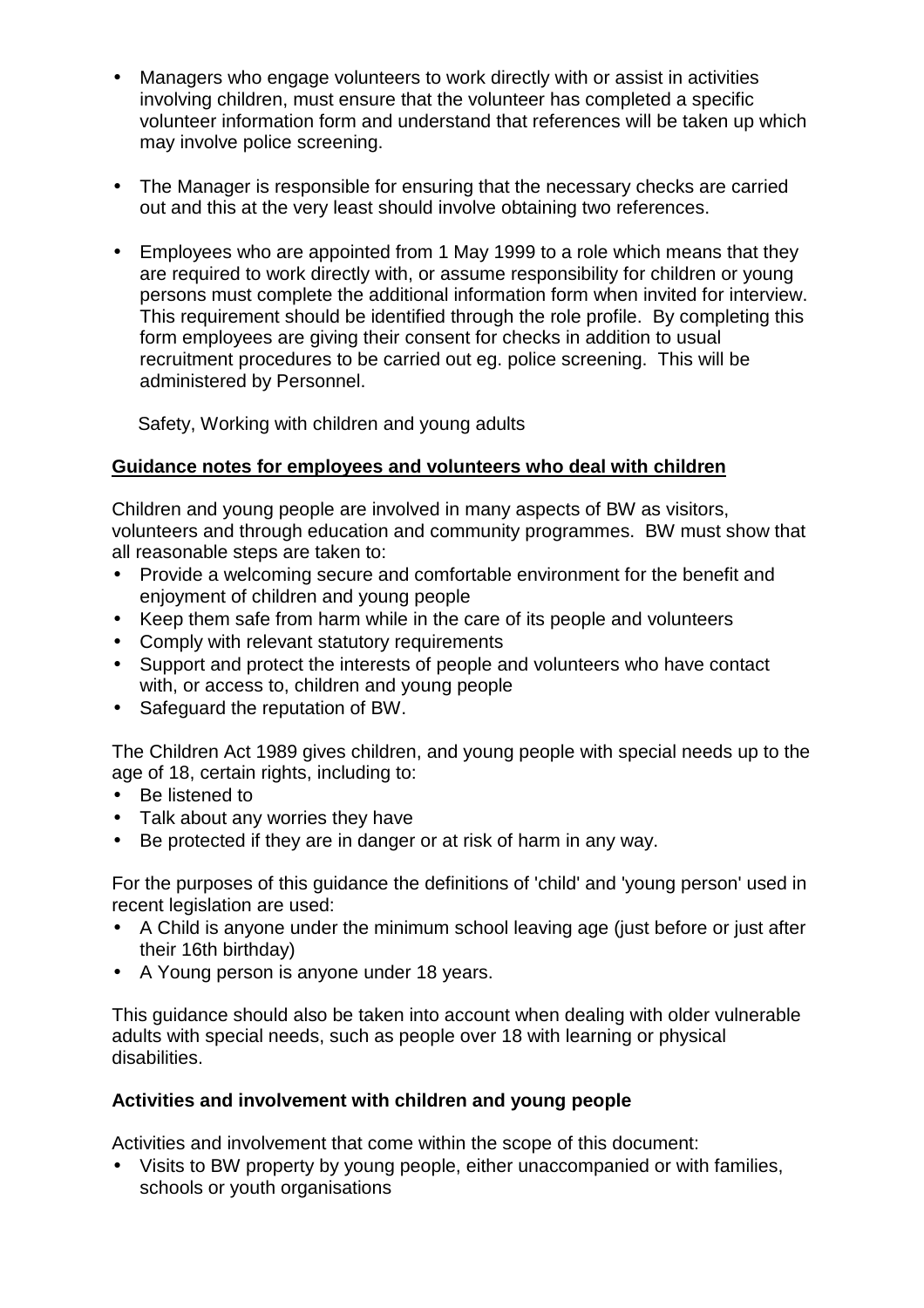- Children's activities Rosie and Jim events, storytelling, guided walks and educational visits
- Young members of voluntary groups
- Schoolchildren on holiday jobs
- Children and students under 18 on placements from school and college.

In welcoming and working with young children, BW aims to:

- Provide a friendly welcome for young people and promote their general welfare
- Recognise that young people have rights as individuals and should be treated with dignity and respect
- Consistently apply fair and objective methods of selecting employees and volunteers who will work with young people
- Plan activities involving young people with care to minimise risks to their health and safety and opportunities for them to suffer harm or injury
- Raise awareness of the dangers to which young people are susceptible
- Develop appropriate procedures for responding to accidents, incidents and alleged or suspected harm.

## **Planning activities involving young people and children**

Activities involving young people and children must be planned with care to minimise risks to their health and safety and opportunities for them to suffer harm or injury.

## **Planning and supervision**

Whenever an employee or volunteer works with young people (whether or not carers remain ultimately responsible) the following guidelines on appropriate planning and supervision must be observed to reduce the risk of harm.

Carefully plan activities involving young people to ensure that maximum possible protection is provided at all times.

Give particular attention to health and safety requirements, seeking appropriate advice from your line Manager, Events Organiser, local safety specialist, or the Safety Team at Watford.

Ensure that parents, teachers, leaders, carers or other accompanying adults are with young people wherever possible.

**If you are solely responsible for any young people at any time, know exactly who you are responsible for, the extent of that responsibility, where they are and what they are doing. BW would strongly recommend that all young people and children are in the care of a responsible adult and do not become the direct responsibility of BW employees or volunteers.**

Arrange for an appropriate number of adults to be present, bearing in mind the type of activity, the number and age range of the young people attending and any special needs.

Try to have responsible accompanying adults for every educational group of young people in a ratio of 1:10 or better (1:8 desirable for children under 8).

Ensure that at least one other BW employee/volunteer or an external adult, eg parent/teacher, will be available to help.

Try to have both male and female helpers where practical.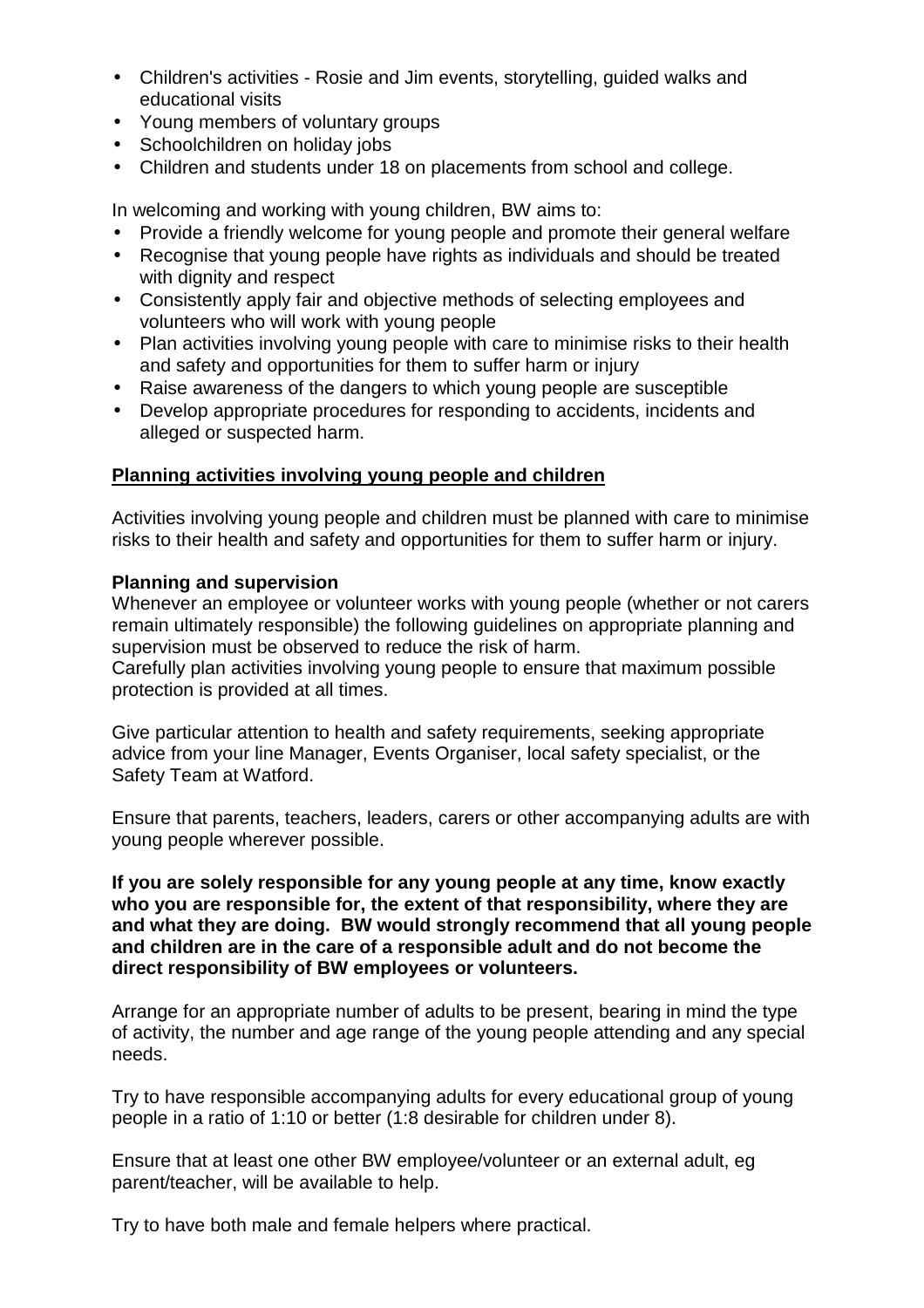## **Code of conduct**

Some actions, no matter how well intentioned, may be misinterpreted and leave all parties vulnerable. The following points give guidance on appropriate conduct for employees and volunteers.

Be alert to any potential harm or inappropriate behaviour in relation to young people.

Inform young people about the safety issues involved in visits to BW property and the best way of coping with them.

If circumstances arise where a single child needs attention, offer to stay with a class or group of children while the teacher/carer attends to the individual.

At all costs, a one to one situation should be avoided, but if unavoidable, ensure it is for a short period only, within earshot and preferably sight of others and never behind closed doors. Tell someone where you are going, with whom and for how long. Speak to your line manager if you are worried that you are going to be left on your own with a young person or you are concerned about a young person's safety.

You should not take a young person alone on a car journey, however short, or take them home without parental approval, except where unavoidable in emergencies.

You should not allow or engage in suggestive remarks, gestures or touching of a kind which could lead to misunderstanding.

Do not hesitate to tell your line manager if you have any concerns regarding the behaviour of any young people or other employees/volunteers who come into contact with them.

## **General health and safety**

Health and safety requirements must be carefully considered when planning and carrying out activities involving young people. Particular points to be considered are:

- The suitability of the task to be tackled by young people
- The provision of safety information to leaders and participants
- The provision of first aid facilities should also include trained personnel wherever possible
- Communications and emergency procedures, including action in the event of an accident
- Fire precautions
- The provision of appropriate training.

## **Risk assessments for young employees**

The Health & Safety (Young Persons) Regulations 1997 give additional protection to young people at work and are relevant when BW employ anyone under the age of 18, including young persons on training schemes and children on work experience.

The regulations require BW to:

• Assess risks to the health and safety of an employee under 18 before they start work, taking account of their experience, immaturity and lack of awareness of existing or potential risks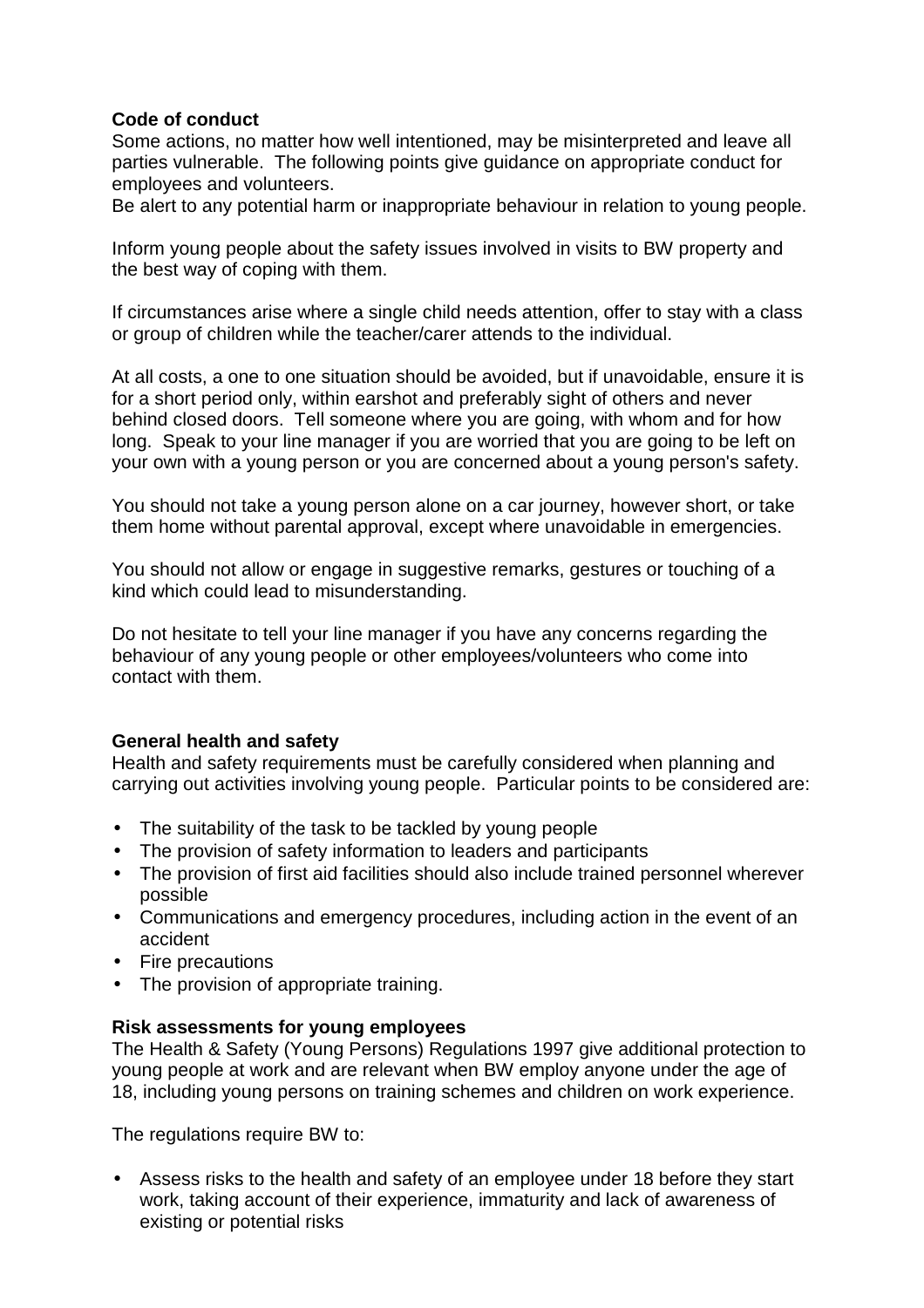- Let parents of school-age children (not necessarily in writing) know the key findings of the risk assessment and the control measures taken via the school by the placement/visit organiser
- Provide appropriate and correct size PPE
- Where accidents occur these should be recorded as per BW accident reporting
- Prevent young people from undertaking work:
	- beyond their physical or psychological capability
	- where they are unlikely to recognise or avoid the risks owing to their insufficient attention to safety, lack of experience or training
	- where they might be exposed to toxic, carcinogenic, or harmful substances, radiation, extreme cold or heat, noise or vibration
	- where prohibited by legislation, ie operation of certain type of machinery.

These prohibitions do not apply where young people over minimum school leaving age are doing work necessary for their training, under proper supervision by a competent person, and providing risks are reduced as far as is reasonably practicable.

## **Awareness of the dangers to which young people are susceptible**

## **Types of harm/abuse**

**Physical** where young people receive physical hurt or injury.

**Neglect** where adults fail to care for young people and protect them from danger, seriously impairing their health, well-being or development.

**Emotional** where young people are intimidated by threats, taunts or bullying.

**Sexual** where young people are encouraged or forced to observe or participate in any form of sexual activity.

## **Who can harm**

An abuser is most often someone known to the young person, whether a parent, sibling, other relative, family friend or neighbour. Not only adults harm young people, they may suffer abuse from other children and young people. Sometimes the abuser may be an adult who holds a position of authority over young people. There is no certain way of identifying a would-be abuser. They can be people from any background and do not appear different from the rest of society.

## **Responding to alleged or suspected harm**

If a young person wants to talk about something that is concerning them, it is essential that the employee or volunteer:

- Never promises to keep it a secret
- Listens carefully and calmly to what the young person is saying
- Reassure them and if possible get advice from your Manager
- Explain to the young person that to help them someone else must be told and that you cannot promise secrecy
- Reassure them that they are not to blame
- Is aware that they may have been threatened if they tell!